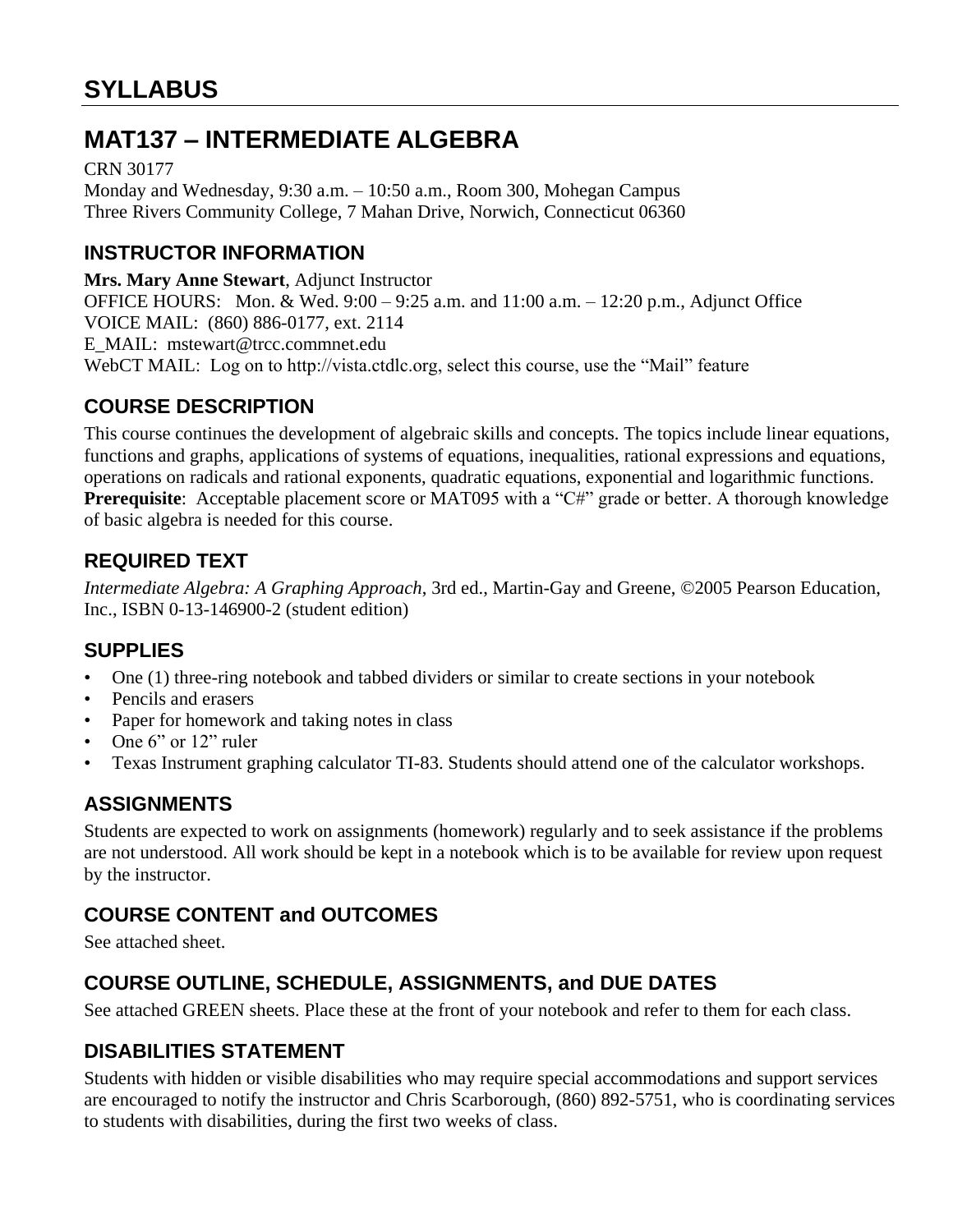## **METHOD OF EVALUATION**

The student's grade for the course will be determined by the arithmetic average of four (4) tests. Each test will be graded based on a maximum of 100 points. Each student will be allowed to make-up any one test on the scheduled make-up test day near the end of the semester.

# **GRADING SYSTEM**

These letter grades and corresponding numerical grades will be used for tests and the course grade: A (94–100), A– (90–93), B+ (87–89), B (83–86), B– (80–82), C+ (77–79), C (73–76), C– (70–72), D+ (67–69), D (63–66), D– (60–62), F (below 60)

# **ATTENDANCE**

Students are expected to attend all classes, to arrive for class on time, and to remain for the duration of the class meeting. It is the student's responsibility to request any missed work, assignments, or materials **before** the next class. Students who are consistently tardy, leave class early, and/or walk in and out of class are a distraction to the instructor and the other students. This results in a disruption of the class and the learning process. (See "Student Behavior.")

# **RULES of CONDUCT in CLASS**

- **No food or beverages in the classroom**.
- **Electronic/digital devices**: Cell phones, beepers and similar devices are allowed in class if they are turned off or turned to a silent mode. These devices are NOT to be used in class. When there are extenuating circumstances that require a student be available by such a device, the student must speak to the instructor prior to class, so that together they can arrive at an agreement.
- **Student Behavior**: "*The College has the right and responsibility to take appropriate action when a student's conduct directly and significantly interferes with the College's educational mission and the rights of others to pursue their educational objectives in an environment conducive to learning.*" - from the TRCC Student Handbook

Such action will, at minimum, be the removal of the student from the remainder of that day's class and any graded work from that day will be graded zero, F, with no possibility to make-up that work.

# **ACADEMIC INTEGRITY POLICY**

Each student is expected to demonstrate his/her knowledge of the subject matter on each test and the final exam. If a student is caught cheating on a test or the final exam, he/she will receive a grade of zero, F, and will not be allowed to make-up that test or final exam.

# **COLLEGE WITHDRAWL POLICY**

Dec. 3 Last day to withdraw from classes (Withdraw at the Registrar's Office)

# **CLASS CANCELLATION POLICY**

If class is cancelled by the instructor, a notice will be placed on the classroom door. If time permits, students may be notified by a message on the instructor's voice mail, by email, or by phone. If class is cancelled by the school, pay attention to radio and TV announcements, call the college's main phone number 860-886-0177, or visit the college's home web page www.trcc.commnet.edu